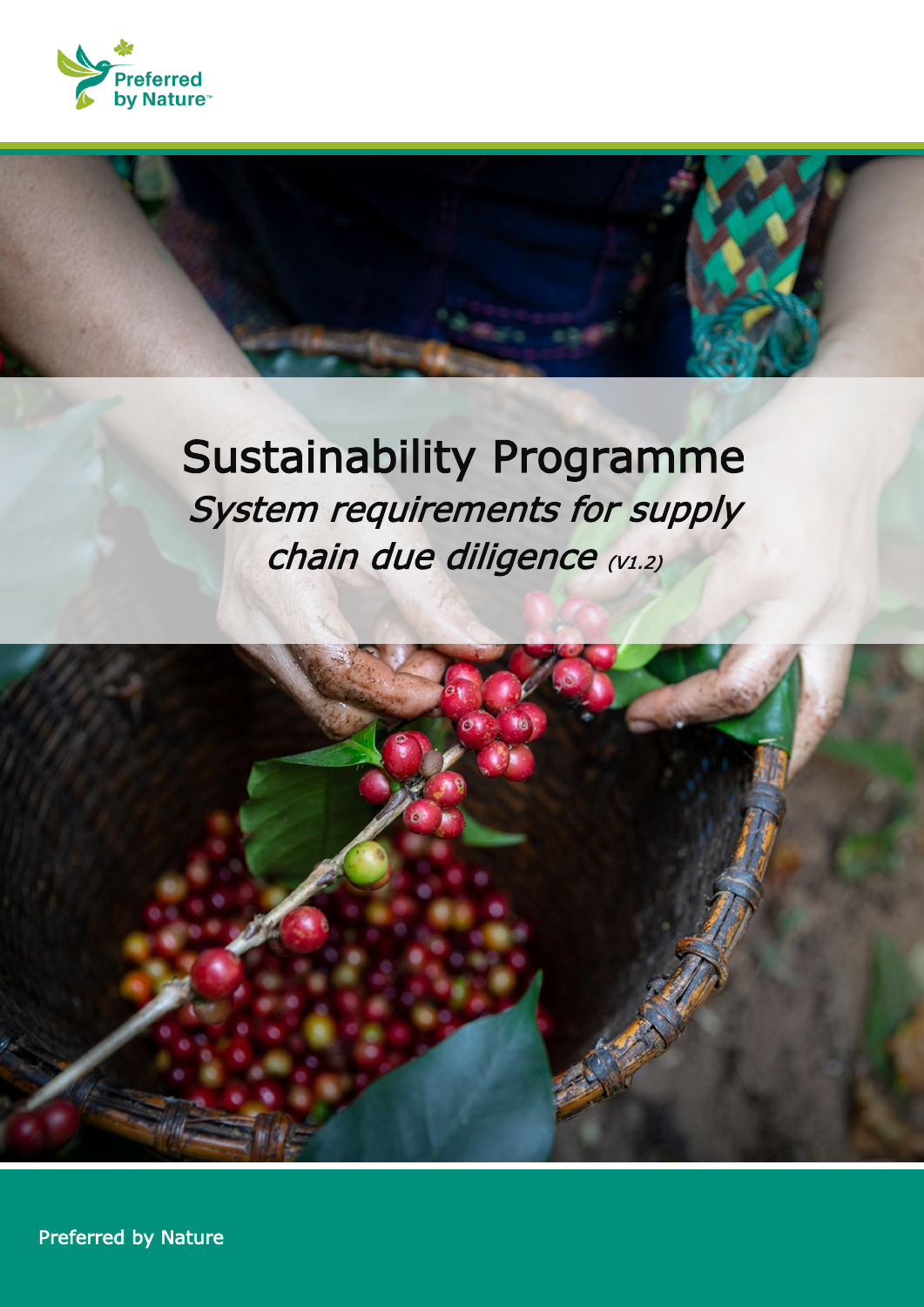

| Supplier Management and due Diligence requirements |                              |  |
|----------------------------------------------------|------------------------------|--|
| Scope:                                             | Global                       |  |
| Status of document:                                | APPROVED                     |  |
| Version                                            | 1.2                          |  |
| Date:                                              | 15 December 2021             |  |
| Consultation period:                               | <b>NA</b>                    |  |
| Approval body:                                     | Preferred by Nature          |  |
| Contact person:                                    | Christian Sloth              |  |
| Contact email:                                     | csloth@preferredbynature.org |  |



Preferred by Nature has adopted an "Open Source" policy to share what we develop to advance sustainability. This work is published under the [Creative Commons Attribution](http://creativecommons.org/licenses/by/3.0/) Share-Alike 3.0 license. Permission is hereby granted, free of charge, to any person obtaining a copy of this document, to deal in the document without restriction, including without limitation the rights to use, copy, modify, merge, publish, and/or distribute copies of the document, subject to the following conditions:

- The above copyright notice and this permission notice shall be included in all copies or substantial portions of the document. We would appreciate receiving a copy of any modified version.
- You must credit Preferred by Nature and include a visible link to our website www.preferredbynature.org.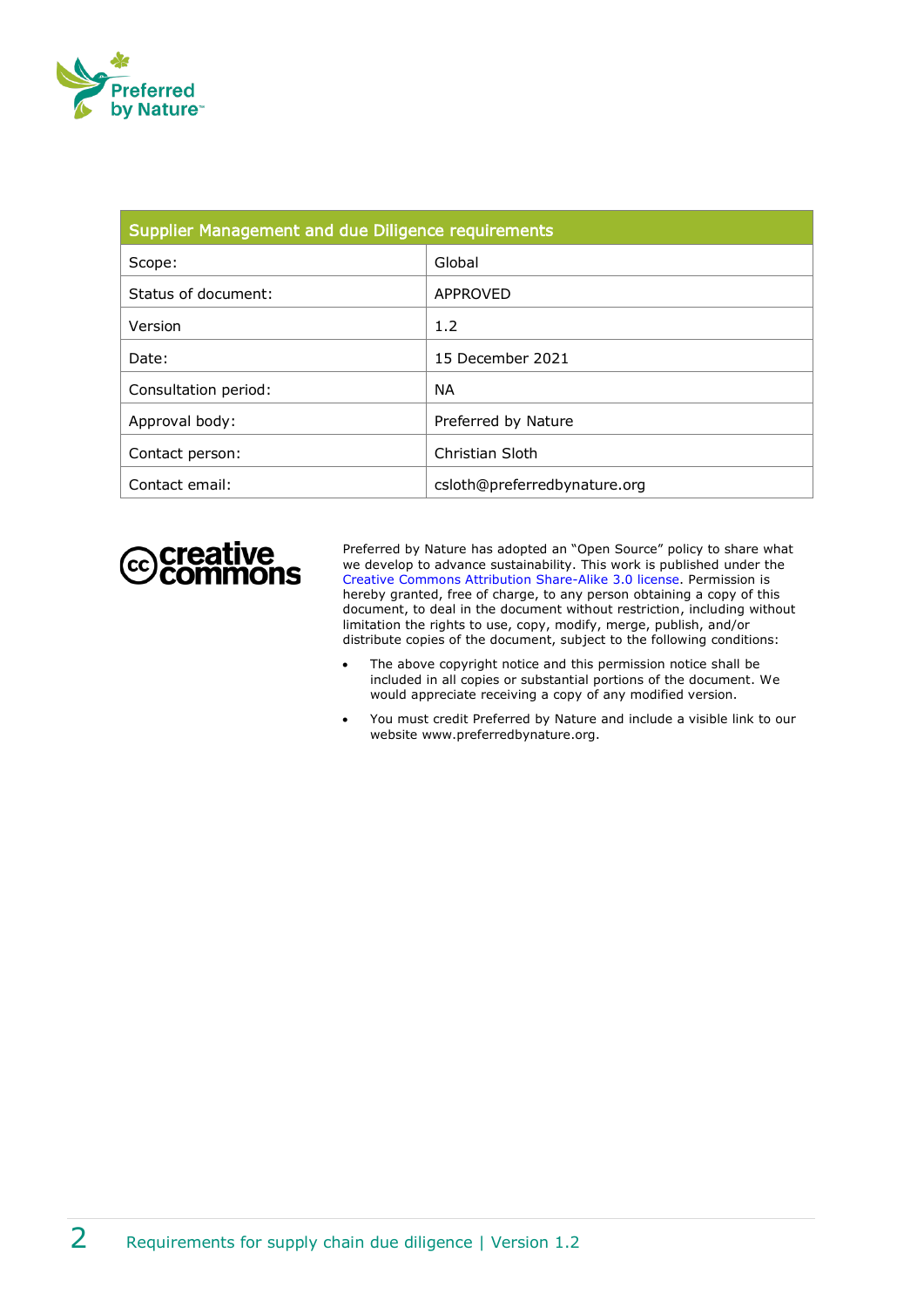

# **Contents**

|             | Introduction 4 |  |
|-------------|----------------|--|
|             |                |  |
|             |                |  |
|             |                |  |
|             |                |  |
| $2^{\circ}$ |                |  |
|             |                |  |
| $4 \quad$   |                |  |
| 5           |                |  |
| 6           |                |  |
| $7^{\circ}$ |                |  |
| 8           |                |  |
| 9           |                |  |
|             |                |  |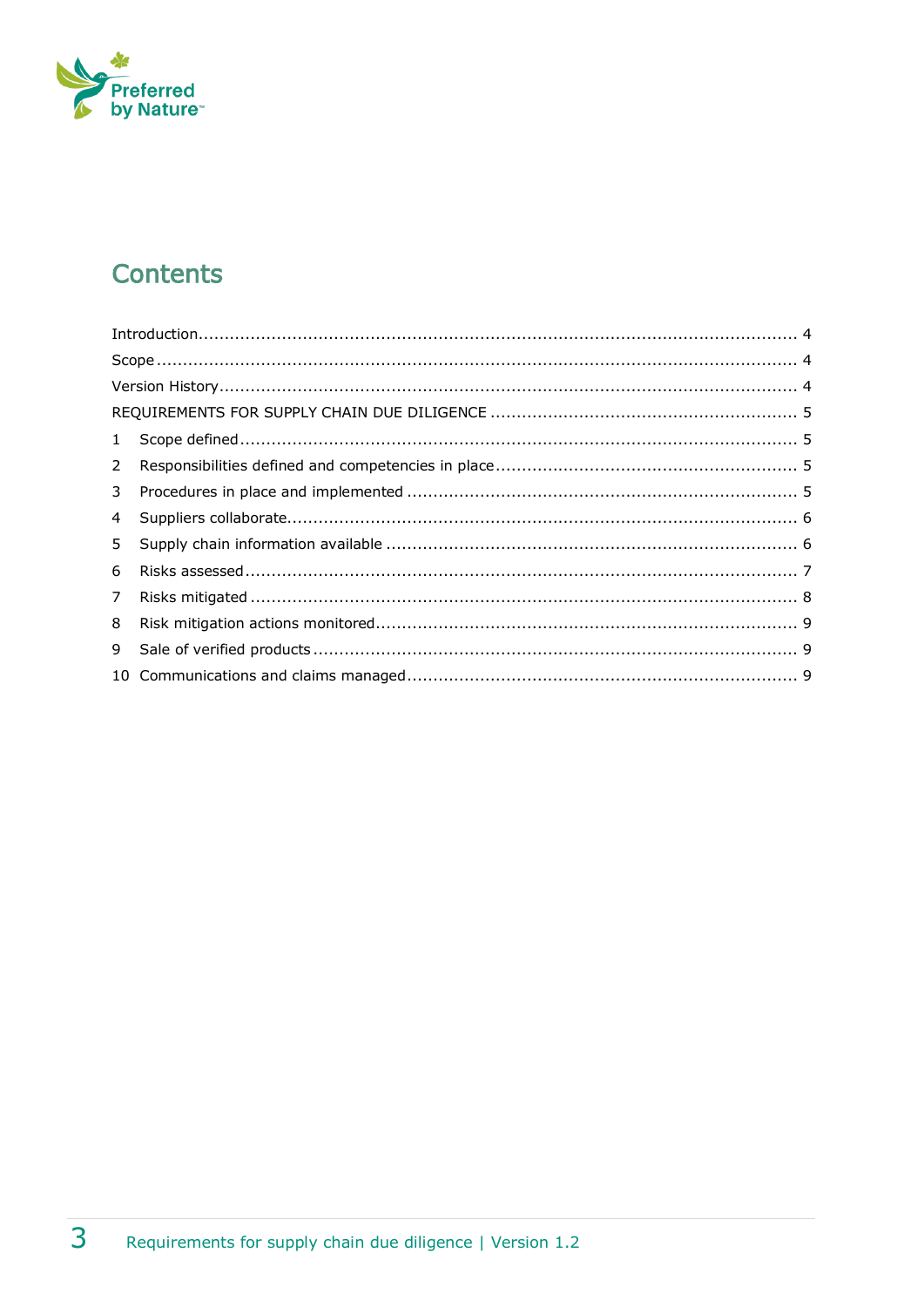

# <span id="page-3-0"></span>**Introduction**

This standard sets out requirements for organisations using the Sustainability Framework to achieve their sustainability policies in their supply chains. The standard requirements are aimed at ensuring organisations implement supplier management and a risk-based approach to sourcing, as well as having appropriate systems in place to ensure that they meet the requirements of the Sustainability Framework.

The due diligence requirements of this standard have also been aligned with the EU "proposal for a Regulation on deforestation-free products"<sup>1</sup> (EU deforestation Regulation).

#### <span id="page-3-1"></span>**Scope**

It is possible for users of the Sustainability Framework to be verified against two different sets of indicators.

Full verification scope includes all indicators of the Sustainability Framework, while the limited verification scope includes only the indicators that are relevant to comply with the EU deforestation regulation.

# <span id="page-3-2"></span>Version History

Version 0.1: 25 September 2020

Version 1.1: 3 June 2021

Version 1.2: 15 December 2021

<sup>1</sup> [https://ec.europa.eu/environment/publications/proposal-regulation-deforestation-free-products\\_en](https://ec.europa.eu/environment/publications/proposal-regulation-deforestation-free-products_en)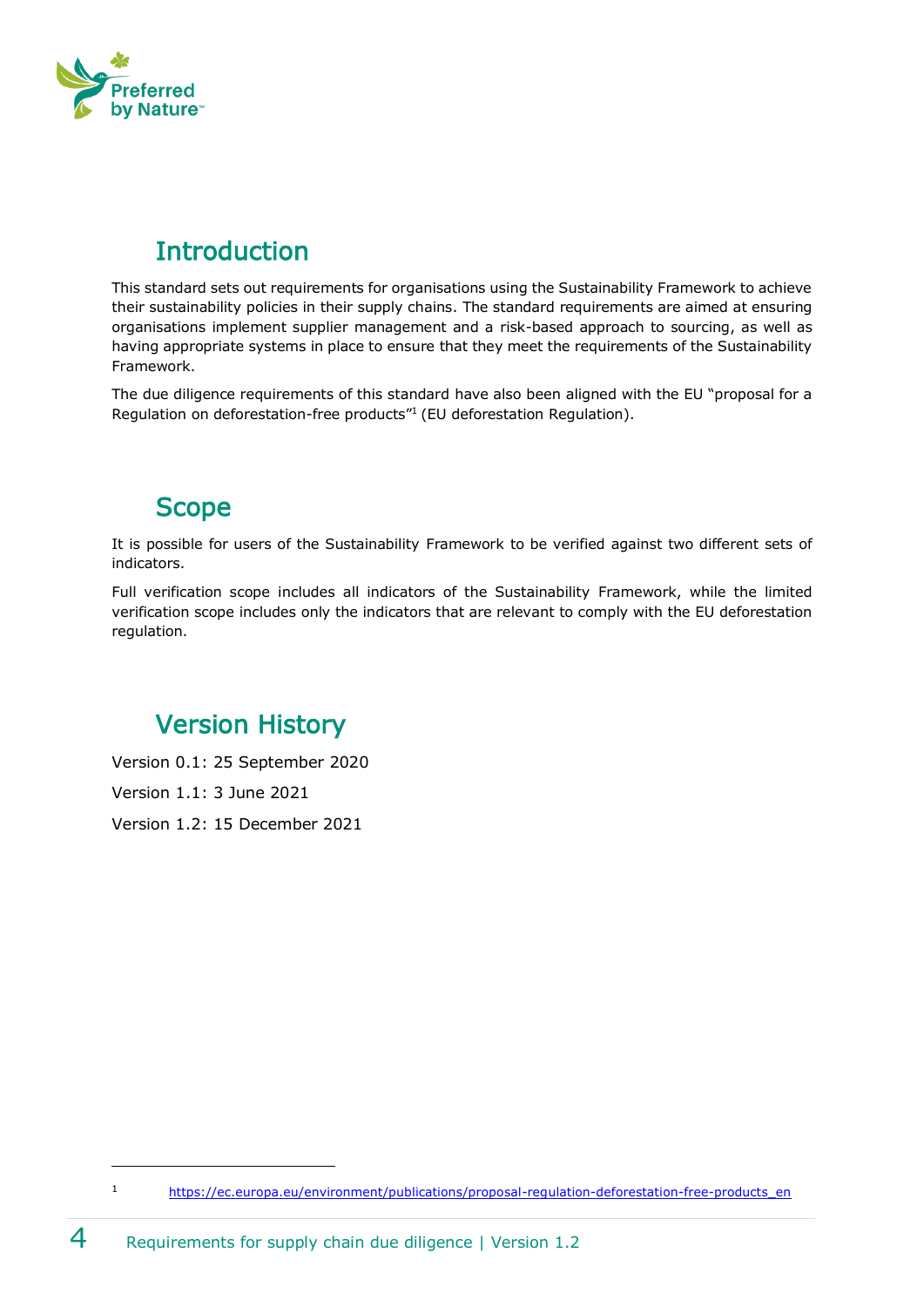

# <span id="page-4-0"></span>REQUIREMENTS FOR SUPPLY CHAIN DUE DILIGENCE

# <span id="page-4-1"></span>1 Scope defined

- 1.1 The verification scope is defined as:
	- Full scope meeting all applicable Sustainability Framework requirements, or
	- b) Limited scope meeting only requirements relevant for meeting the EU deforestation regulation.
	- The scope of the Due Diligence System (DDS) is defined by one or more of the following:
		- i. origin or geographical area;
		- ii. commodity, or (as relevant) crop or species;
		- iii. product or components;
		- iv. supply chains, and;
		- v. brands or labels.
- 1.3 Materials included within the scope of the DDS are not mixed with materials excluded from the scope of the DDS.

#### <span id="page-4-2"></span>2 Responsibilities defined and competencies in place

- 2.1 A person or position is defined that has overall responsibility for conformance with applicable requirements.
- 2.2 The appointed person/position has sufficient authority and resources to ensure that requirements are met.
- 2.3 Individual responsibilities for relevant requirements are defined.
- 2.4 All staff and workers, including contractors and seasonal workers, demonstrate awareness of, and competence in, all aspects of fulfilling the requirements, relevant to their position.

#### <span id="page-4-3"></span>3 Procedures in place and implemented

- 3.1 There are written procedures covering all applicable elements of this Standard and the relevant Sustainability Framework indicators.
- 3.2 Records demonstrating conformance with relevant requirements are maintained and available to auditors.
- 3.3 The due diligence system is reviewed internally at a minimum annually, in order to address any weaknesses:
	- a) Findings are documented.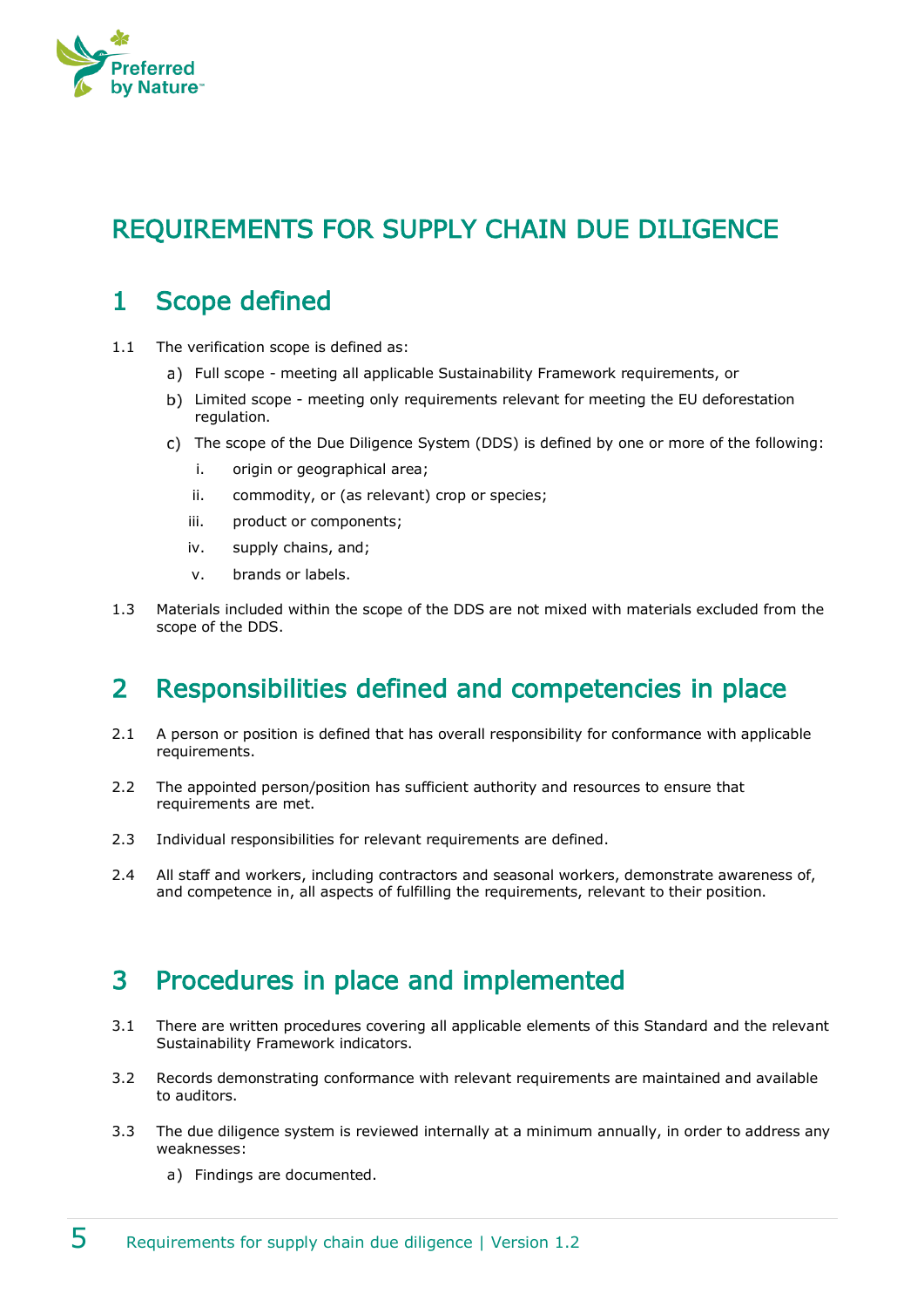

- b) Gaps or weaknesses are addressed and corrected in a timely manner.
- c) Reports of internal monitoring are available to Preferred by Nature.

NOTE: Internal monitoring shall cover internal entities and group members/sites (where applicable), as well as any suppliers and sub-suppliers.

3.4 All relevant records are retained for a minimum of five (5) years.

#### <span id="page-5-0"></span>4 Suppliers collaborate

- 4.1 Suppliers are informed about the requirements of the Sustainability Framework and this Standard. Following requirements are met and have been implemented:
	- a) Suppliers have appointed a position with responsibility for meeting relevant requirements.
	- b) Suppliers ensure that their sub-suppliers are also informed about relevant requirements.
	- Where applicable, consent from suppliers allows representatives of the organisation to conduct audits for the purpose of verifying compliance with relevant requirements.
- 4.2 Suppliers that do not collaborate are supported to achieve sustainability policies and the Sustainability Framework compliance, or replaced.

# <span id="page-5-1"></span>5 Supply chain information available

- 5.1 The following information about products included within the scope of the due diligence system is accessible.
	- a) the type of product;
	- b) the trade and scientific names of species, where relevant to the identification;
	- c) quantity of material produced or purchased and sold;
	- the country of origin and, where necessary, the sub-national region of production or the farm/forest of harvest;
	- e) name, email and location of origin or supplier:
	- f) name, email and address of buyers to which the Organisation has supplied products to;
	- where applicable, geo-localisation coordinates, latitude and longitude of all plots of land where the relevant commodities and products were produced, as well as date or time range of production.<sup>2</sup>
	- h) the certification/verification status of the material; and
	- i) the status of the material in case of sourcing recycled material (pre-consumer or postconsumer).
- 5.2 Information about supply chains is sufficiently detailed to allow:
	- a) a clear understanding of origin of raw materials and products; and
	- b) assessment of the opportunities and constraints to implement selected policies.
- 5.3 information about products and/or supply chains is:

<sup>&</sup>lt;sup>2</sup> For ensuring compliance with the EU Proposal for a deforestation regulation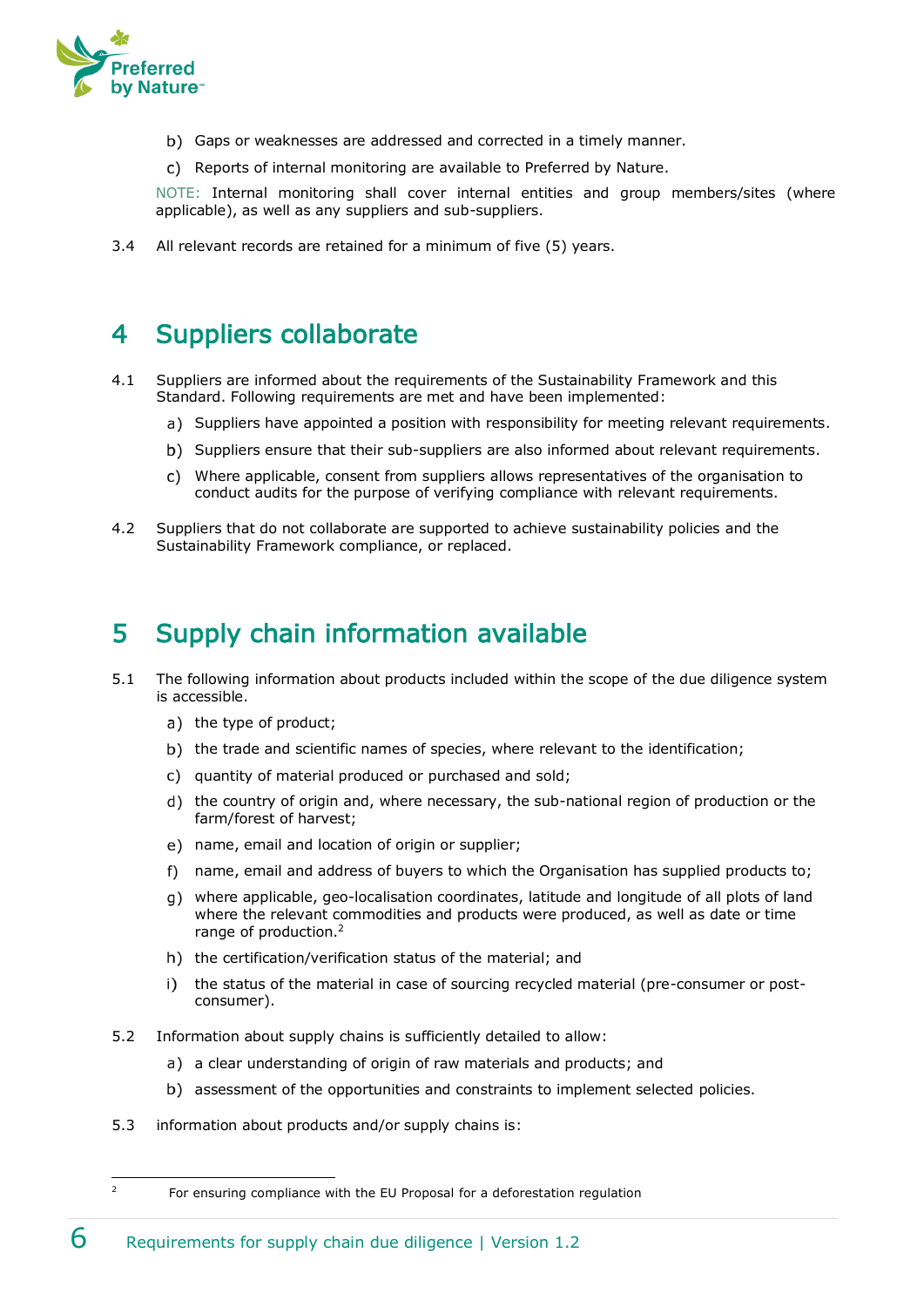

- a) adequate to assess and mitigate risks;
- b) valid and verifiable; and
- c) related to the relevant product and/or supply chain.

#### <span id="page-6-0"></span>6 Risks assessed

- 6.1 Risks of nonconformance against the Sustainability Framework are assessed and<sup>3</sup>:
	- a) document the risk assessment process and justify the degree of risk specified for each product or supply chain;
	- b) determine the level of risk as either low risk or specified risk; and
	- c) be revised whenever there are changes to the risks.
- 6.2 Risk assessment is conducted for all the entities and supply chains within the scope of the DDS.
- 6.3 Risk assessment is developed for different parts of the supply chain as relevant:
	- a) risk assessment related to production
	- b) risk assessment related to processing; and
	- c) risk assessment related trade and transport.
- 6.4 The risk assessment shall, at a minimum, take into consideration the following:<sup>4</sup>
	- a) the risks for non-conformances against any applicable requirements in the Sustainability Framework
	- b) presence of forests in the country and area of production of the relevant commodity or product
	- c) prevalence of deforestation or forest degradation in the country, region and area of production of the relevant commodity or product
	- d) the source, reliability, validity and links to other available documentation
	- concerns in relation to the country of production and origin, such as level of corruption, prevalence of document and data falsification, lack of law enforcement, armed conflict or presence of sanctions imposed by the United Nations Security Council or the Council of the European Union or other relevant national or international authorities;
	- f) the complexity of the relevant supply chain, in particular difficulties in connecting commodities and/or products to the plot of land where they were produced; and
	- the risk of mixing with products of unknown origin or produced in areas where deforestation or forest degradation has occurred or is occurring.
- 6.5 Where third-party certification systems are used to meet requirements, it is ensured that the scheme(-s) provides assurance of low risk related to relevant indicators, as well as can ensure absence of mixing of non-conforming material/products in the supply chain.

<sup>&</sup>lt;sup>3</sup> See the Preferred by Nature Sourcing Hub: [https://www.Preferred by Nature.org/sourcinghub](https://www.nepcon.org/sourcinghub)

<sup>4</sup> For compliance with the EU deforestation regulation, conclusions of the relevant Commission expert group meetings published in the Commission's expert group register are included in the risk assessment.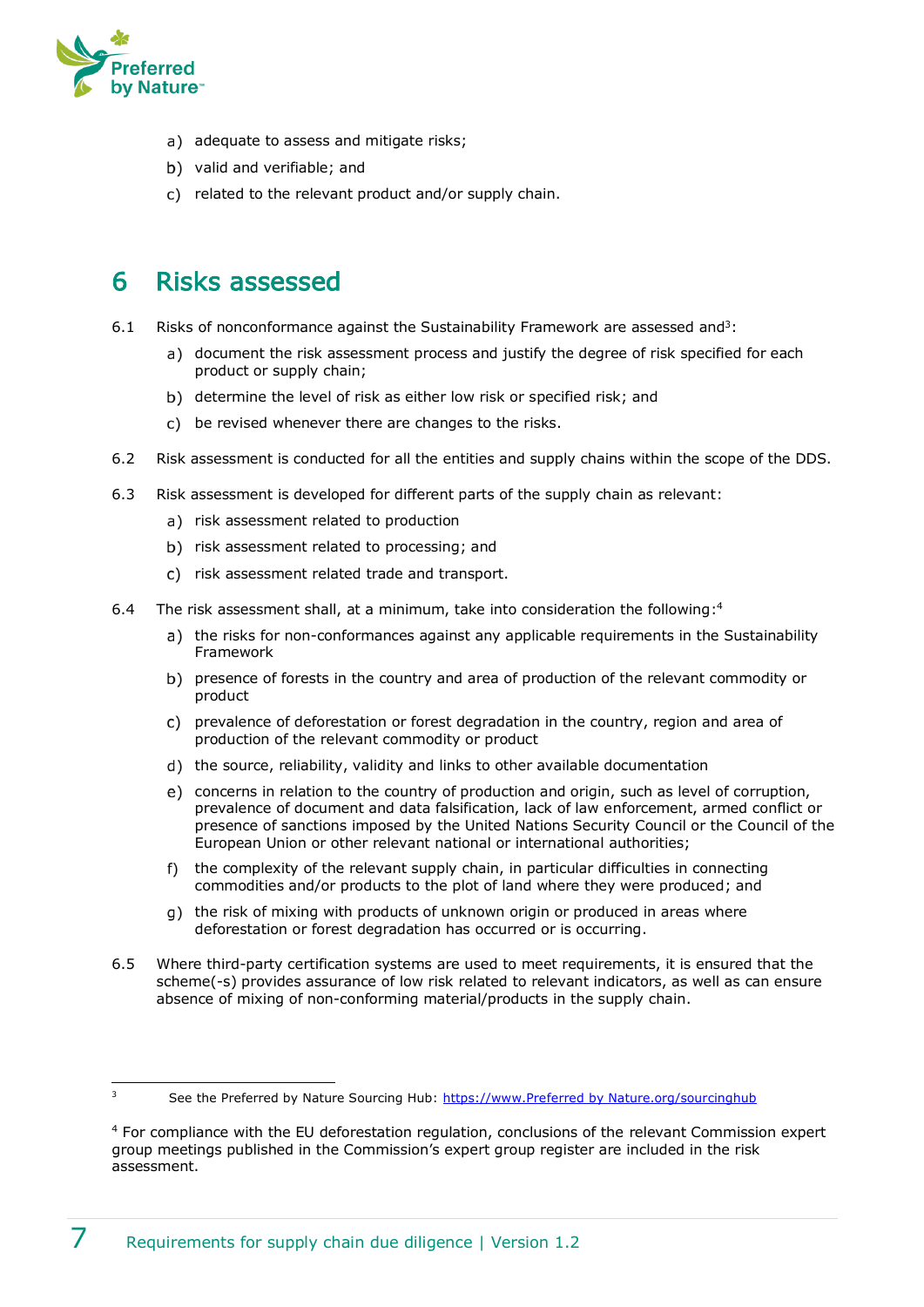

- 6.6 Where a certification system is used as per 6.5, the following are met:
	- a) confirm that all information required by the specific system has been gathered for each certified product; and
	- b) ensure the information related to the certification claim is valid and accurate.
- 6.7 Risk assessments are documented and justified for each individual supply chain.
- 6.8 Risks are classified as low risk or specified risk.

# <span id="page-7-0"></span>7 Risks mitigated

- 7.1 Where risks are specified, efficient and justified measures for mitigating are developed and implemented, ensuring that the following actions are taken, as applicable:
	- a) For specified risk related to production activities in the country or area of production, conformance with relevant indicators of the Sustainability Framework is ensured.
	- b) For specified risk related to processing activities in the supply chain, conformance with relevant indicators of the Sustainability Framework is ensured
	- For specified risk related to transport and trade of products, including declaration and classification of the material for Customs, conformance with relevant indicators of the Sustainability Framework is ensured.
	- For specified risk of the material being mixed or substituted during transport, processing or storage, traceability and integrity of supply chain is secured.
- 7.2 Cases of major or continuous violations of the requirements of the Sustainability Framework by suppliers are mitigated by:
	- a) excluding supply and/or suppliers from sourcing or production where significant and/or continuous non-conformance is identified; and
	- b) ensuring that material is not sourced from the supply chain or area in question until risks are mitigated.
- 7.3 If products have been sourced or sold with any claims related to Sustainability Framework or Preferred by Nature prior to risk being mitigated:
	- a) No remaining products held in stock is sold with claims;
	- b) relevant customers are informed in writing, as appropriate and in a timely manner, and maintain records of that advice;
	- c) causes of violations are analysed and measures to prevent re-occurrence are implemented;
	- d) Preferred by Nature is notified; and
	- e) Preferred by Nature is allowed to evaluate actions taken.
- 7.4 The effectiveness of risk mitigation measures is documented and justified.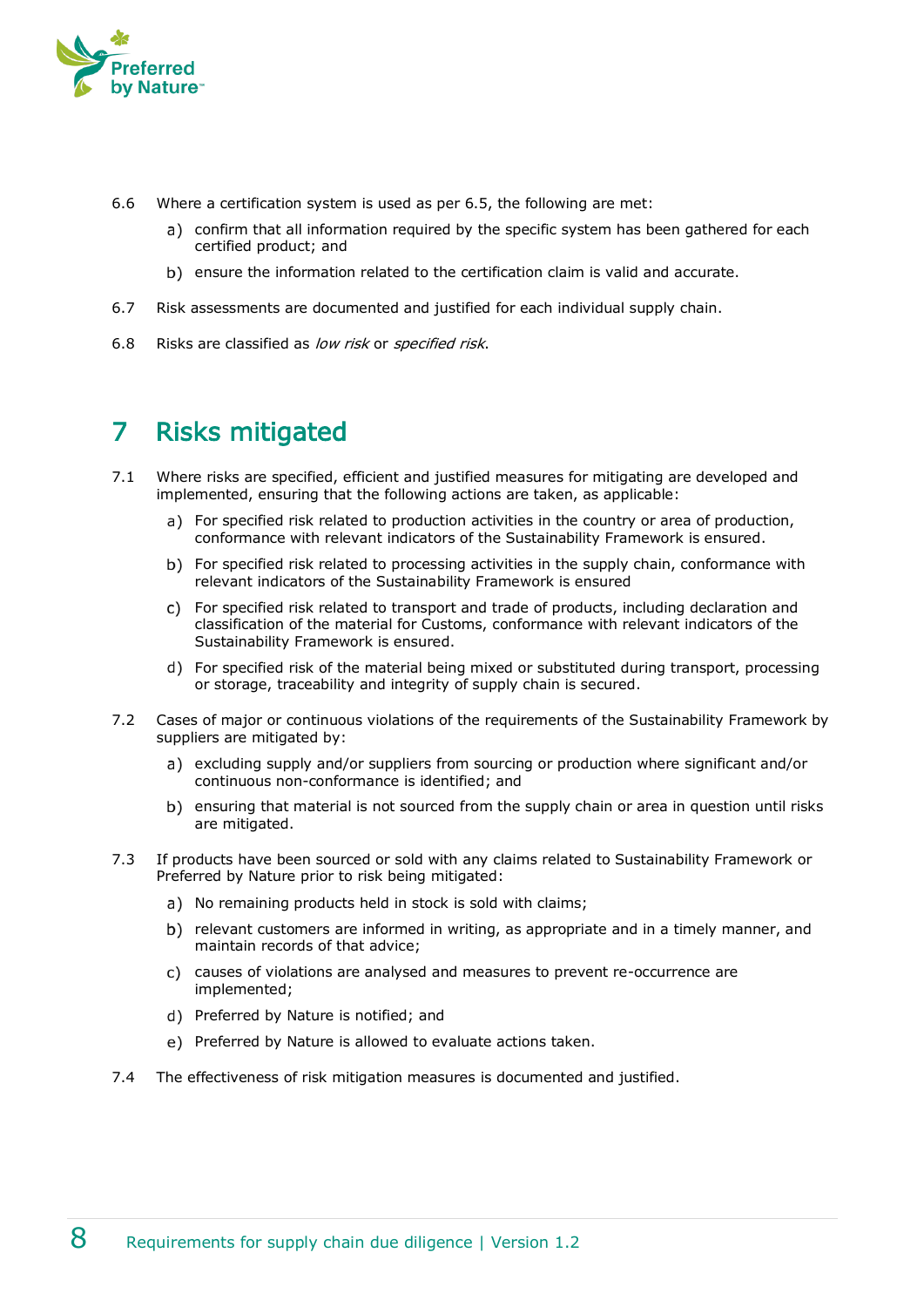

# <span id="page-8-0"></span>8 Risk mitigation actions monitored

- 8.1 Activities to achieve sustainability policies and mitigate potential risks are monitored.
- 8.2 The effectiveness of activities to meet the applicable requirements of the Sustainability Framework is monitored, appropriate to the size and complexity of operations.

#### <span id="page-8-1"></span>9 Sale of verified products

- 9.1 Material or products sold as verified and related quantities are recorded as verified sales.
- 9.2 Relevant information about the product is available and transferred to buyers, such as geolocation or other required information.

#### <span id="page-8-2"></span>10 Communications and claims managed

- 10.1 Organisations who have been verified as meeting all applicable requirements, may use the Preferred by Nature Seal and make on- and off-product claims about their verified status. Claims and seal used shall be:
	- a) associated with, and clearly limited to the specific scope covered by the DDS; and
	- b) approved in writing by Preferred by Nature.
- 10.2 Organisations verified to meet a limited selection of Sustainability Framework requirements, may make claims about meeting these, but are not eligible to use the Preferred by Nature verified Seal.
- 10.3 Organisations verified to meet the requirements of the Sustainability Framework that are addressing the EU deforestation regulation may make claims that they are verified against these requirements but are not eligible to use the Preferred by Nature Seal.
- 10.4 Where any of the above claims are used they are:
	- a) associated with, and limited to, the specific scope of verified achievements; and
	- b) approved in writing by Preferred by Nature.